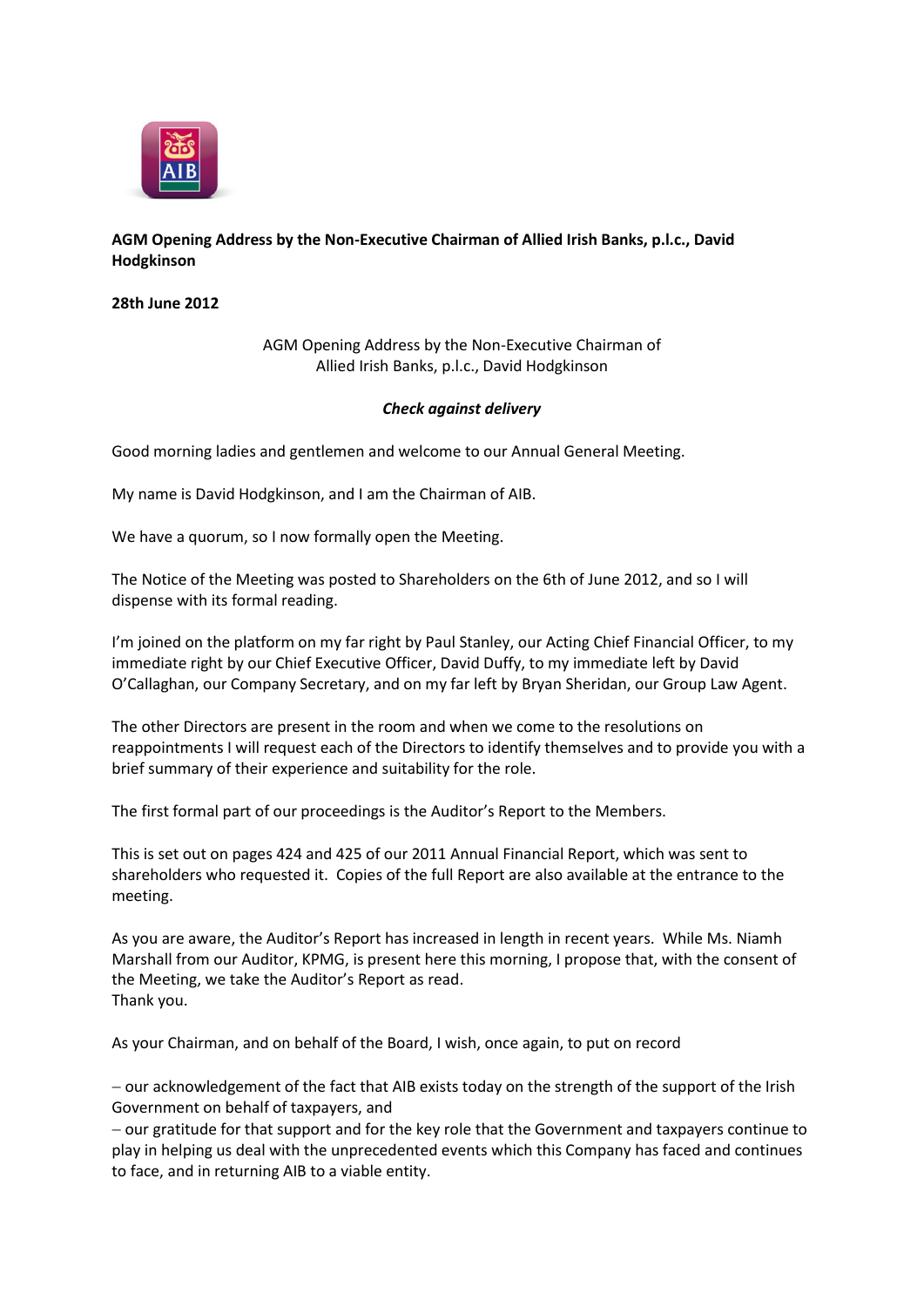AIB has received significant support from the State in various forms, including capital. As a result of the significant capital support provided, the State now holds 99.8% of the ordinary shares of the Group.

The basis on which the relationship between the Minister for Finance, on behalf of the State as the majority shareholder, and AIB is now governed has been specified by the Minister in a detailed relationship framework which was recently endorsed by the Board.

Within the Framework, the Board retains full responsibility and authority for all of the operations and business of the Group and for taking the decisions required to return AIB to viability.

The Framework document is available on the Department of Finance website for those who wish to view the contents.

The Government also expects that the bank should play as big a part as it can in the recovery of the economy, and has laid down certain targets in that respect as conditions of the capital placing agreements, to which the Board is fully committed.

I will shortly provide you with some details on how we are addressing our commitments to mortgage and business lending, and how we're supporting our personal and business customers who are experiencing financial difficulties.

But firstly, I wish to refer to the continuing restructuring, renewal and development of the organisation.

Last year I mentioned that the Bank was going through an extensive restructuring programme that incorporated organisational size, staff, business focus, culture and governance, all of which was designed to prevent a repeat of the disastrous and far reaching issues of recent years. A significant amount of change had to be planned and implemented before a more effective focus on customers could be achieved. The impact of this new focus only began to be felt in the second half of 2011.

This new structure aims to put the customer at the heart of what we do, with simpler, more transparent products.

The delivery of the standards to which we aspire may take some years to achieve but progressive and consistent improvement should be evident over time.

The process of integrating EBS is well advanced.

The non-core unit has been in place for over a year now and is performing ahead of expectations in deleveraging, winding down or reducing those assets that no longer fit with AIB's new strategic direction, and businesses or portfolios which represent excessive risk or offer a poor return profile.

We have also listened to our staff across the country to redefine and establish the behaviours that will be critical to establishing a different, stable and successful AIB. A series of initiatives have been undertaken to help our staff deal with the past and to rebuild for the future.

Since the last AGM, we have three new Directors on the Board, Simon Ball and Tom Wacker as Non-Executive Directors, and David Duffy, our new CEO, who between them have significant banking and business experience.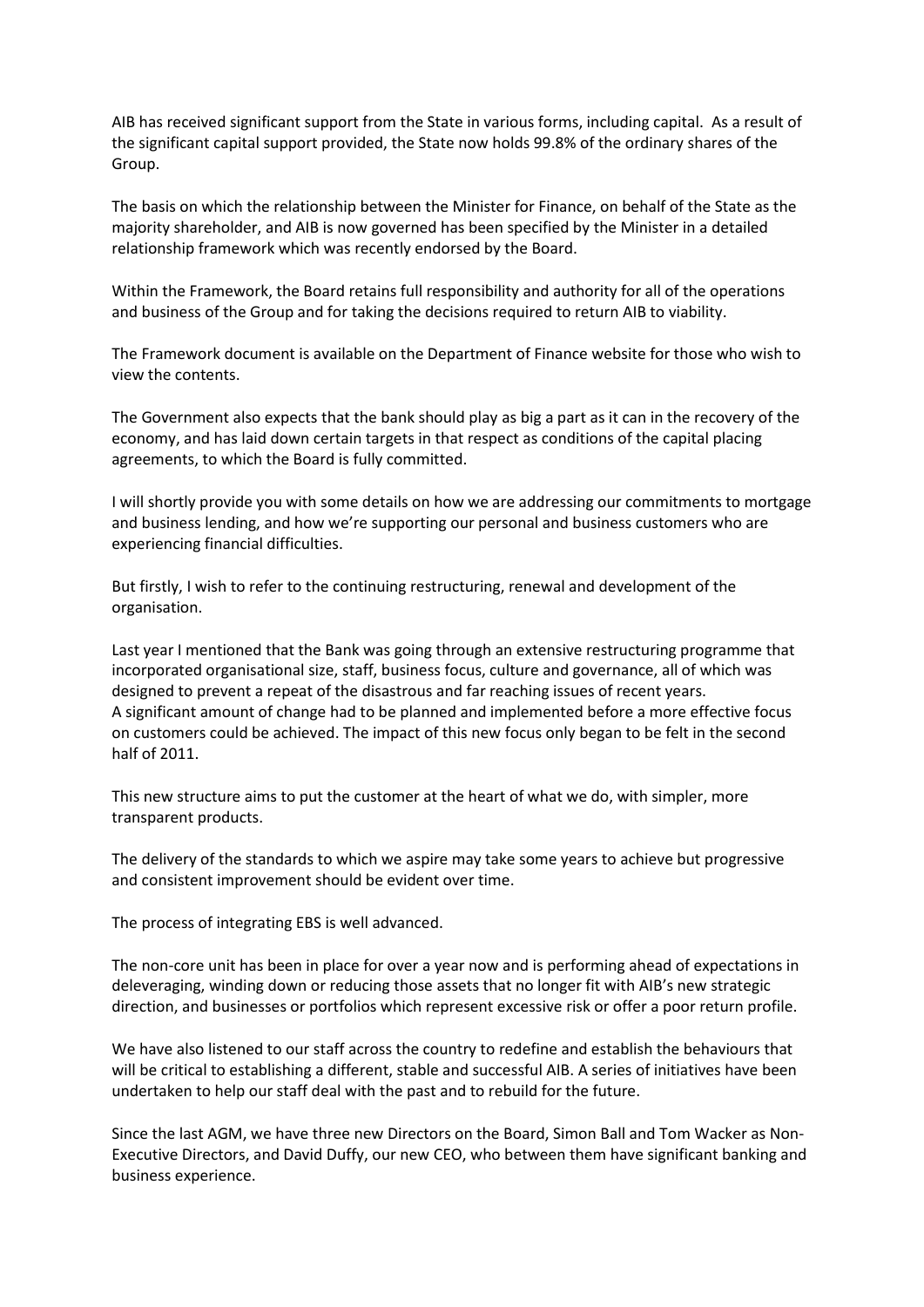I will introduce all Directors in due course.

Following the AGM, assuming the re-appointments are approved, there will be 9 Directors remaining on the Board, all of whom have been appointed since 2009.

We are in the process of recruiting a number of additional new non-Executive Directors, and details of these individuals will be published on their appointment.

We made a number of appointments to the senior executive team in May 2011. All of those appointments were made following careful assessment of suitable candidates.

This was part of a wider evaluation project which saw a series of new appointments and promotions at other levels made across the Bank and significant change at senior levels.

We have a good mix of people from inside and outside AIB with many internal AIB people taking on new or changed responsibilities.

A number of these senior appointments were made on an interim basis pending identification of fulltime candidates.

David, who was appointed CEO in December, is continuing that process of renewal, and additional appointments to further strengthen the senior team will be announced in due course. David has held a number of senior roles in the international banking industry including, most recently, the position of CEO of Standard Bank International.

He has a proven track record in successfully managing banks through challenging times and is ideally suited to the task of leading AIB's extensive restructuring and delivering the business performance that will best serve our customers and, in time, return the bank to sustainable viability.

This is probably an appropriate juncture at which to ask David to introduce himself to you and to provide some details of his professional background and experience.

So David, if you would oblige please …

Continuing on the restructuring theme, we need to ensure that the Group's cost base is properly aligned to our operating performance, and so we continue to focus on reducing our overall costs.

We recently launched a significant severance programme in which we targeted the departure from the Group of approximately 2,500 employees through a combination of early retirement and voluntary severance.

We have also recently announced a review of pay and benefits which will see reductions in salaries of the senior management population and the removal of legacy benefits across the organisation.

In line with other industries and banking organisations, we are moving from providing defined pension benefits to a defined contribution model, which will help to address the very significant pension funding obligations on the Bank.

In conjunction with the severance programme and initiatives on pay and benefits, we are aggressively targeting measures aimed at reducing the Group's overall cost base, including focusing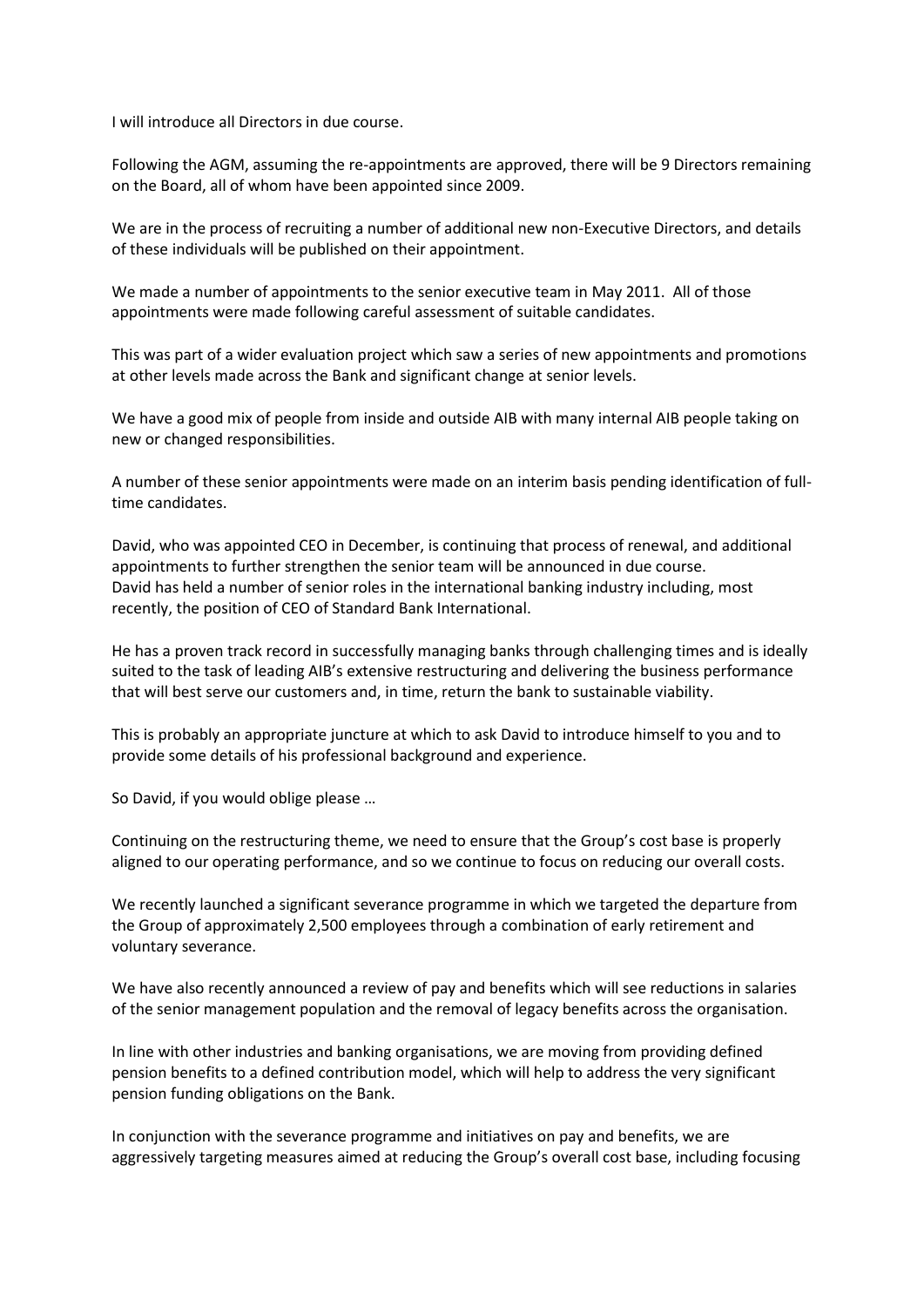on a material reduction in the costs of external resources, our substantial branch network and technology.

In addition, we have been working extensively in recent months on the details of our strategy for the future of the Bank. We are close to the finalisation of that strategy and we expect to communicate our plans during July.

The Board addressed many other issues in 2011 including the introduction of new governance and control standards, overseeing the disposal and acquisition of a number of major businesses as well as capital raising exercises.

I am confident that the very difficult but necessary measures we are taking, along with the focussed implementation of our strategy when launched, will help us with our targets of returning to profitability during 2014, implementing multiple funding strategies to access medium and long term markets in alignment with sovereign objectives, and attracting external investment into the bank.

And our intention is to achieve these changes without losing sight of our key objectives of supporting our customers through this challenging period and helping to revitalise the national economy.

At home, unemployment, reduced consumer spending, declining property prices and a flat business environment are making recovery challenging.

In the mortgage market, we've set a minimum target for 2012 of €1 billion in new mortgage sanctions for residential property transactions, and we're committed to promoting our open for business agenda through ongoing communication with our mortgage customers.

To date in 2012,

- $-$  our market share of sanctioned mortgages is 35%;
- $-$  total AIB sanctions are 86% higher than this time last year; and
- we have approved 70% of all mortgage applications received.

In relation to mortgage arrears, we have fully implemented the Code of Conduct on Mortgage Arrears set out by the Central Bank for ensuring all banks are dealing with customers in difficulty with their mortgage arrears in a professional and timely manner.

We have significantly expanded and strengthened our capacity and capability to support customers in arrears, and we are currently finalising agreement on a broad range of longer-term forbearance measures with the Central Bank which will be employed in providing such support.

Our aim has always been to treat customers fairly and keep them in their homes, where possible, and we already have forbearance measures in place for 33,000 customers.

We encourage customers who feel they are already in difficulty with their mortgage, or who are aware of changes in their circumstances in the short or medium term that will put them into difficulty, to contact us without delay so that together we may consider the options available. For our business customers, AIB is committed to providing credit to all of our customers who can demonstrate viability. In 2011, we exceeded the Irish Government's €3 billion SME lending target, approving 90% of completed applications for credit received from small businesses.